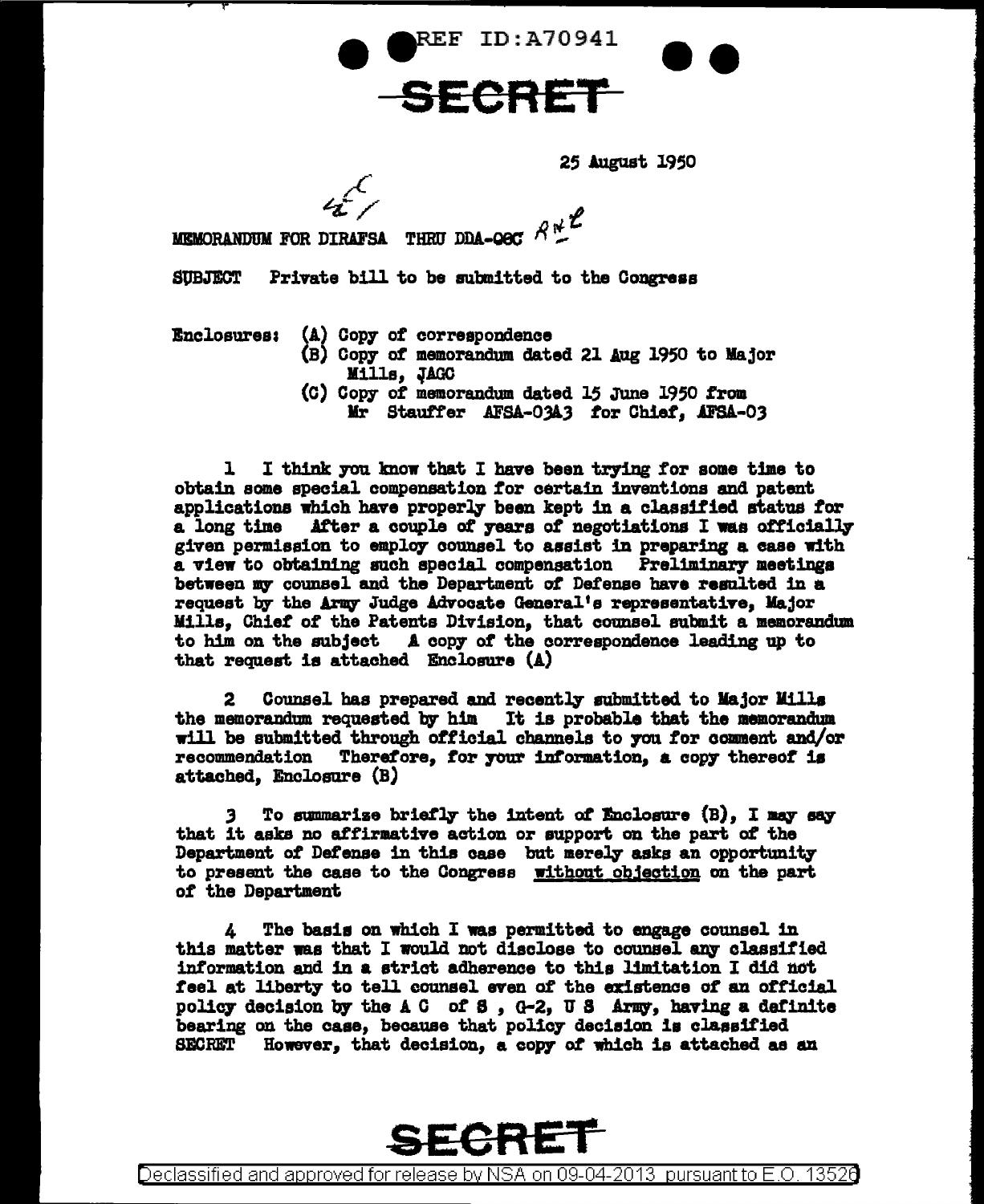REF ID:A70941 SECRET

appendix to Enclosure  $(C)$  clearly indicates that it would be proper for the Department of Defense, or, at least the Department of the Army not only to offer no objection to the submission of a private bill to the Congress but wen to support auch a bill Had I been free to tell counael *ot* that poliq which so *tar* as I am aware baa not been rescinded I could have suggested to him that it would be proper *tor*  him to request the active support ot the Department rather than the passive "non-objection" to the submission of a private bill in my behalt

5 It mq be that Major Milla knows *ct* the G-2 poliq but I am not sure that he does For the foregoing reason I would be most appreciative if the existence of the G-2 policy, and a copy thereof, were called officially to the attention of Major Mills as soon as practicable I feel that it would be to my advantage if the G-2 policy became known to Major Mills in the early stages of his study of the memorandum which counsel submitted to him on 21 August It of the memorandum which counsel submitted to him on 21 August might result in a more sympathetic attitude toward the case and possibly assist materially in leading toward a decision in my favor

I wish to add that Mr Rowlett, who is co-inventer in two of the inventions involved in this case, has been kept fully informed of the various steps I have taken which have met with his concurrence If the Department of Defense should act favorably in my case he will either join with me 1n the submission of a private bill 1n our joint behalf or proceed separately in his own behalf

Very respectfully, William Jefusduran

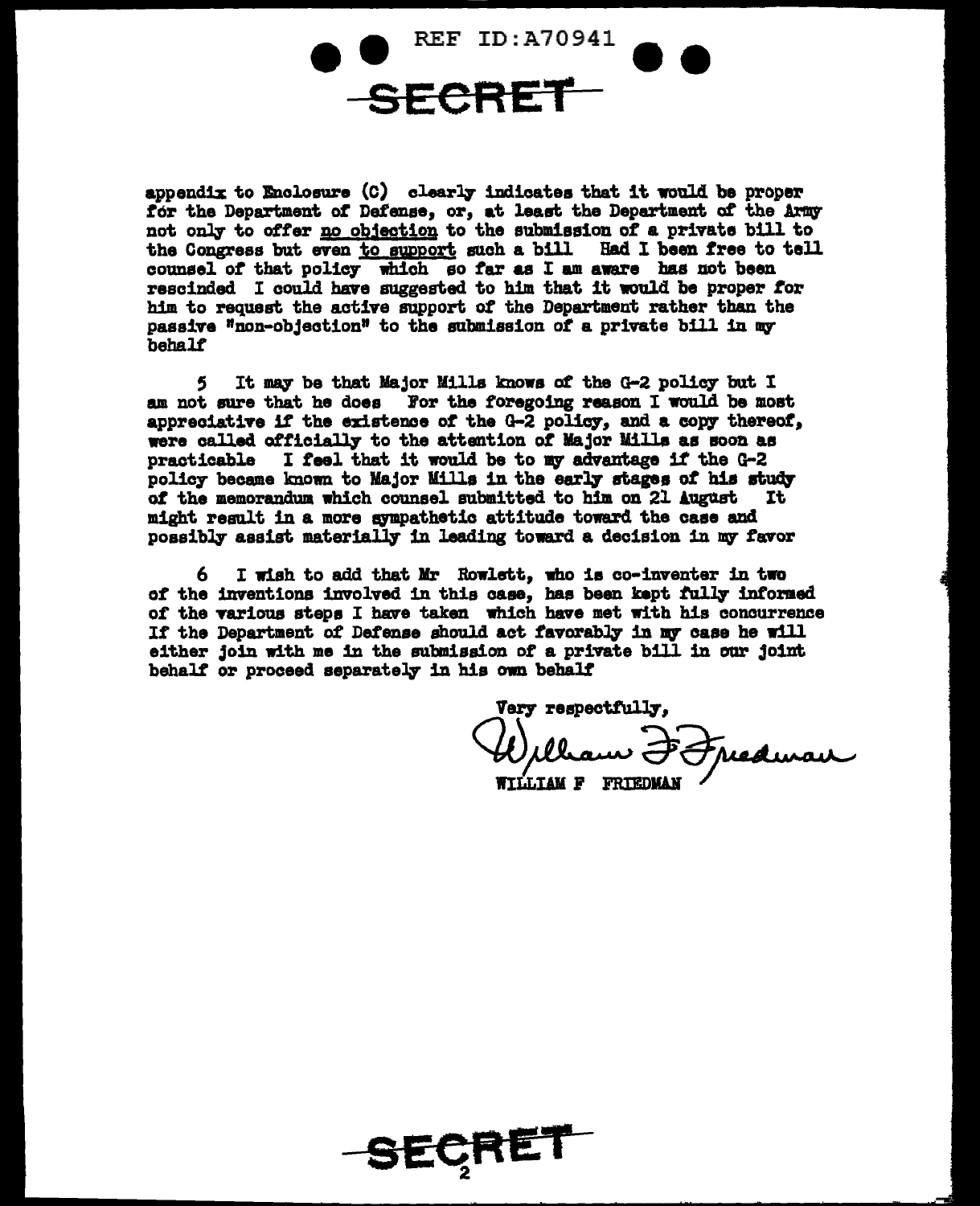$\ddot{\phantom{0}}$  $\sim 6\%$  $\begin{array}{c} \mathcal{L}_{\mathcal{A}}(\mathcal{A}) = \mathcal{L}_{\mathcal{A}}(\mathcal{A}) \end{array}$  $\sim$  0.53  $\sim 1$ waka dari 50 ga mars REE **IPPROVALS, MEMO R** NG SLIP CONCURRENCES, OR SIM **CTIONS 1 NAME OR TITLE** மாழ் **CIRCULATE** ORGANIZATION AND LOCATION ĎАTE **COORDINATION**  $\mathbf{z}$ **FILE INFORMATION**  $\overline{\mathbf{3}}$ NECESSARY<br>ACTION **NOTE AND**<br>RETURN  $\overline{\mathbf{A}}$ SEE ME **SIGNATURE REMARKS** would feel better if this were  $\mathcal{S}$ people as poss. kept to as few Đ R Ā. ure. Œδ. 石 ra acco  $\mathcal{C}$ of. Have sa mь AM O o pee b  $\overline{\textbf{d}}$ Planne **FROM NAME OR TITLE** DATE 25 Cug ORGANIZATION AND LOCATION **TELEPHONE** NME FORM RO S Replaces DA AGO Form 885,  $-10 - 48487 - 8$ GPO  $\mathbb{R}^n$ <u> 1999 - Maria Maria Marekania (h. 1988).</u>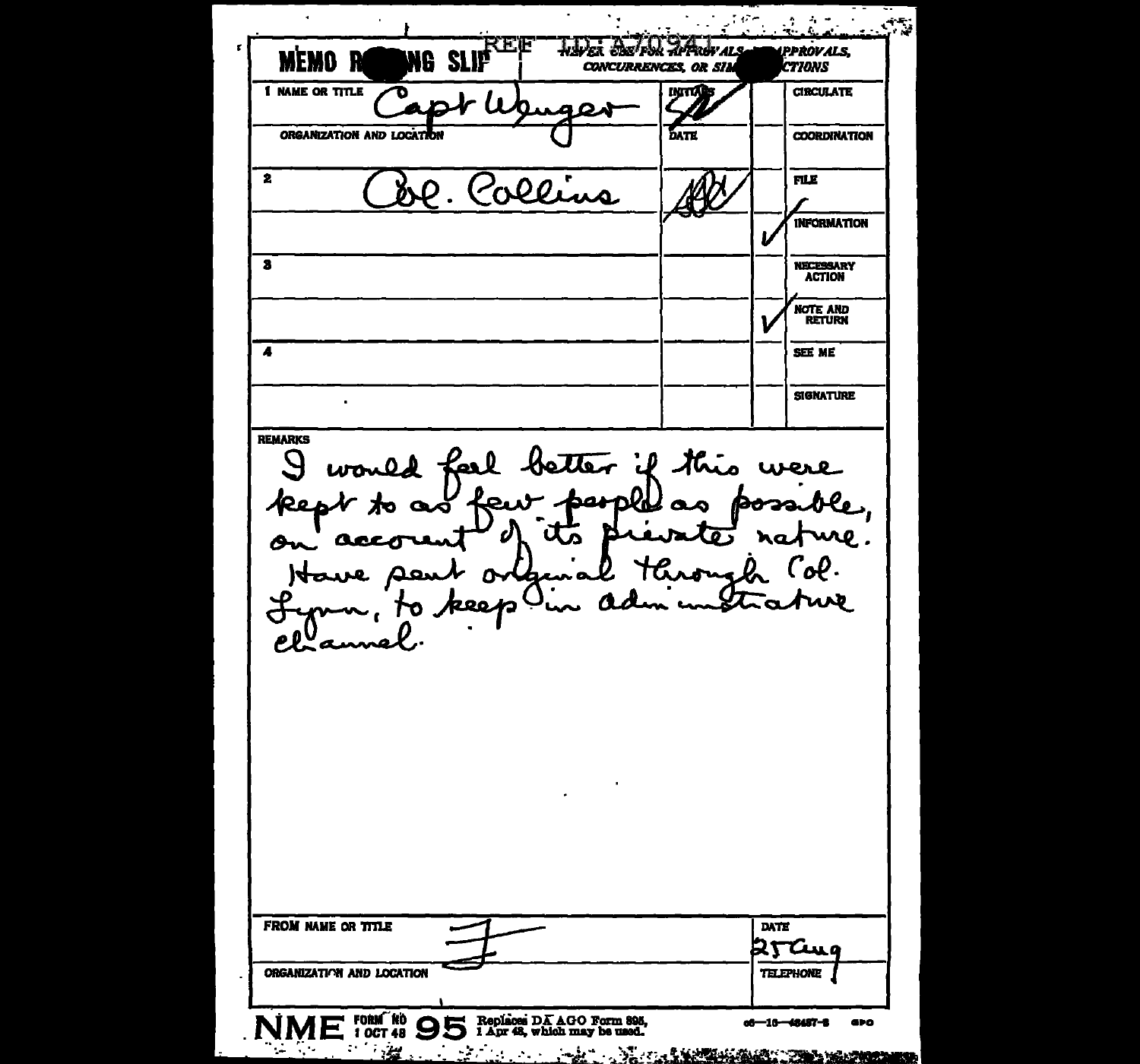**REF ID: A70941** 

SECRET

## COPY

AFSA-03A5/ILP 15 June 1950

MESORANIUM THRU TECHNICAL DI GOOR, OFFICE OF RESEARCI AND DETELOPEEN

 $R\cup R$ THE CHIEF. JPFICE OF RESEARCH AND DEVELOPS. IT

**SUBJECT:** JAG (Army) Conference Relative to Inventions of William F. Friedman

1. Until January, 1950, the rights of Government-employed inventors in their inventions - as opposed to the rig ts of the Government - were fixed in general by custom and judicial decision. Although a few governmental organizations had special (more rest-ictive) policies, notably the Department of Agriculture and the Mational Bureau of Standards, the general rule was that the Government took froe licenses to practice the inventions made by its employees, a. the inventors retained title and commercial rights therein.

2. While in the files of the Chief Signal Officer, the patent policy of which was the general rule above-meutioned, several inventions were made by Mr. William F. Friedman (either solely or in collaboration with others). The wost signi i ant of these were embodied in equipments known as SIGABA, SIGCUM, and SIGFOY. These inventions (with others by the same and other inve tors) were considered classified to a degree which would not permit the issue of patents, and the result was that domestic and foreign commercial promotion became impossible.

3. Mr. Friedman has long felt that this situation ciscriminated unfairly against inventors of cryptologic and other highly-clas ified equipment and has made several attempts to modify it and to have one of his applications (SIGCUM) declassified so that a patent might issue. He has not so far been successful tithough the lirector of Intelligance has taken a position generally favorable to such Government inventors (see Inclosure 1).

4. It was with this general background that the JAG (Department of the Arry) called a meeting on 3 June 1950, the purpose was to consider the possibilities of compensating Mr. Friedran for loss of cormercial rights, domestic and foreign, suffered as a result of the issaification of his inventions.

SECRET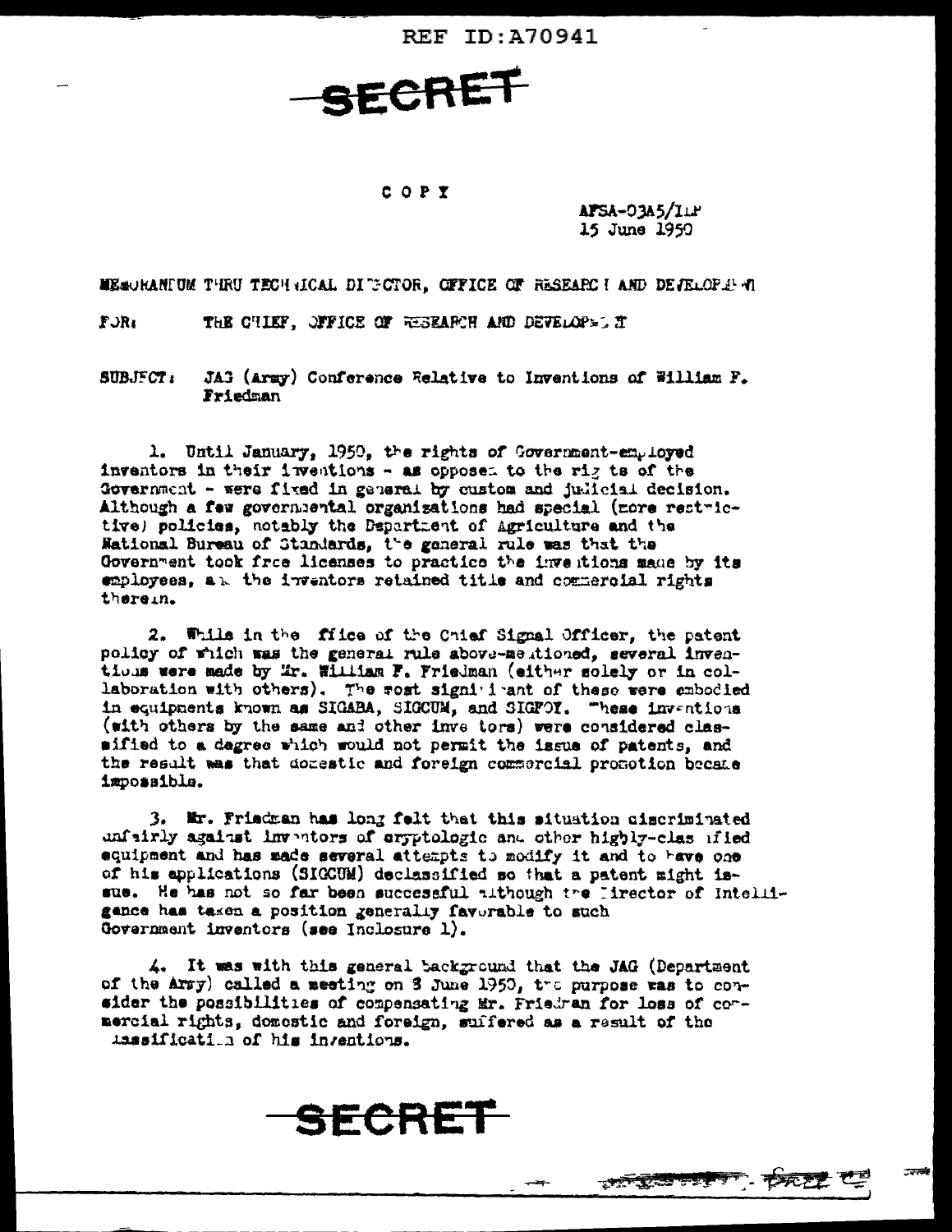**REF ID: A70941** 

FCRET

JAG (Army) Conference Relative to Inventions of William F. Friedman

5. Present were:

| Er. Fischer                    |                                             |
|--------------------------------|---------------------------------------------|
| Mr. ranzer                     | representing Mr. Friedman                   |
| Major Smith                    | of Intelligence Division                    |
| Major Mills<br>Mr. Galleher    | of the Office of the Judge Advocate Goveral |
| Mr. Stanffer                   | of the Armed Forces Security Agency         |
| Mr. Classman<br>Mr. Saragovitz | of the Office of the Chief Signal Officer   |

6. Pollowing a brief account by fajor lills of Mr. Frieuran's military and civilian service, the meeting was turned over to mr. Fischer the immediately disclaired for Mr. Friedman any intention of prosecuting any formal suit against the Government for compensation or damages resulting from the treatment of any of his patents and applications. In brief, he asked that an attempt be asde to obtain before-hand approval by the Department of Dafense of a private bill for special componsation, he mentioned two precedents for such a private bill. namely one relating to Wilson (Mavy Department), 1935, and the other relating to Bresham and Driscoll (Wavy Department), 137.

7. Wajor "ills was uncertain whether the Department of the Army or the Department of Dafense could, with propriety, compit itself in advance in such a matter, but suggested that Ar. Fischer supply for study a draft of a proposed bill, a brief in support of the desired action, and complete citations for the two precedents above-in icated.

3. Mr. Fis her agreed to supply the requested cocuments within approximately two weeks, and the meeting was closed.

SECH

HEYRY B. STAUFFFR Chief, 4FSA-03A5

 $1$  Incl Cpy Memo 27 Air 45 sgd  $C\overline{\mathcal{R}}$  larke.  $C\overline{S}/3-2$ 

Copy furnished. Chief. MSA-14